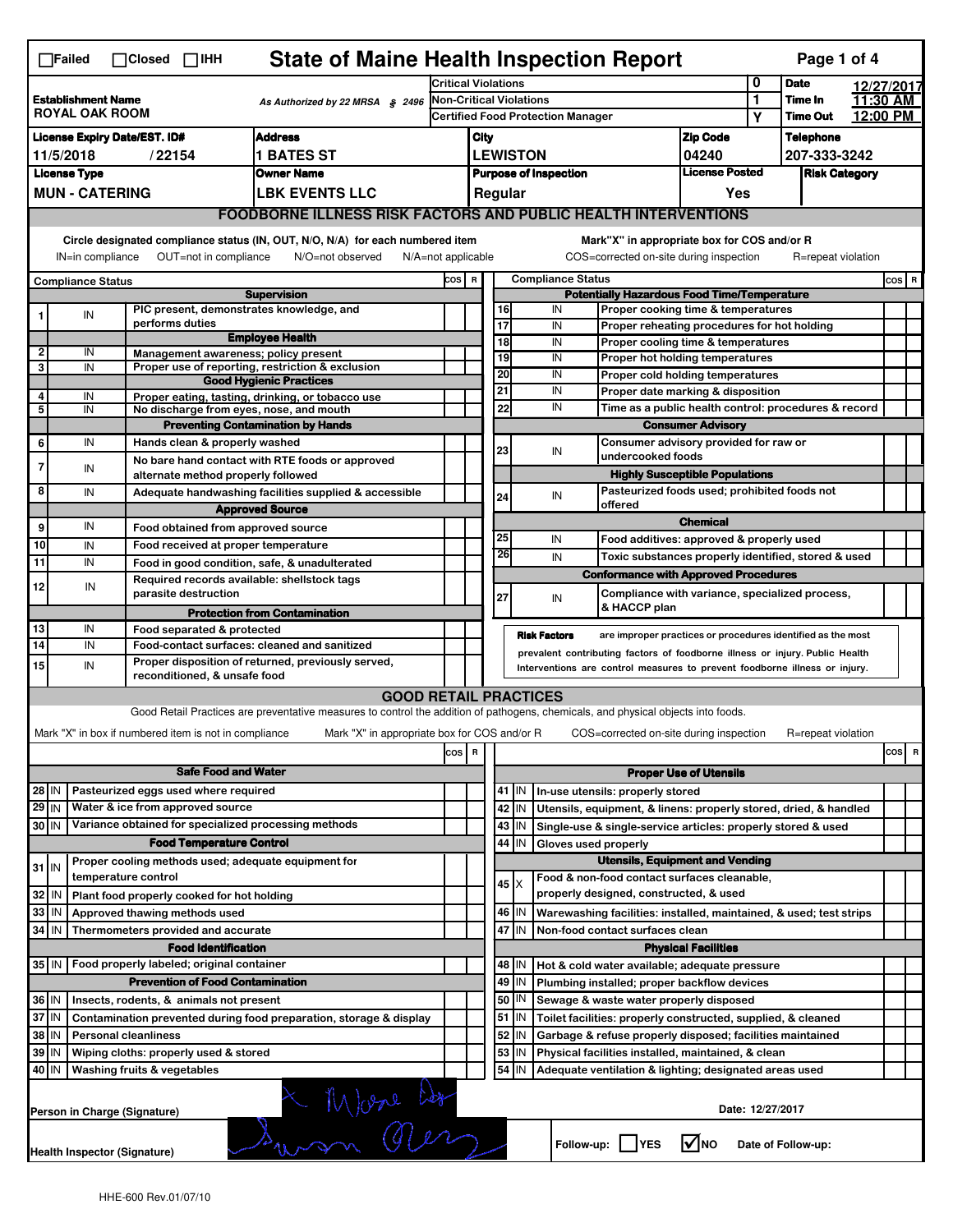|                                                     | Page 2 of 4                         |                          |                                 |     |                           |                                  |  |  |  |
|-----------------------------------------------------|-------------------------------------|--------------------------|---------------------------------|-----|---------------------------|----------------------------------|--|--|--|
| <b>Establishment Name</b><br><b>ROYAL OAK ROOM</b>  |                                     | As Authorized by 22 MRSA | 12/27/2017<br>Date              |     |                           |                                  |  |  |  |
| License Expiry Date/EST. ID#<br>11/5/2018<br>/22154 | <b>Address</b><br><b>1 BATES ST</b> |                          | City / State<br><b>LEWISTON</b> | /ME | <b>Zip Code</b><br>104240 | <b>Telephone</b><br>207-333-3242 |  |  |  |
| <b>Temperature Observations</b>                     |                                     |                          |                                 |     |                           |                                  |  |  |  |
| Location                                            |                                     |                          | <b>Notes</b>                    |     |                           |                                  |  |  |  |
| wash cycle                                          | 54                                  |                          |                                 |     |                           |                                  |  |  |  |
| rinse cycle                                         | $180 +$                             |                          |                                 |     |                           |                                  |  |  |  |
| cooler                                              | 39                                  |                          |                                 |     |                           |                                  |  |  |  |
| Hot water                                           | 110 plus                            |                          |                                 |     |                           |                                  |  |  |  |

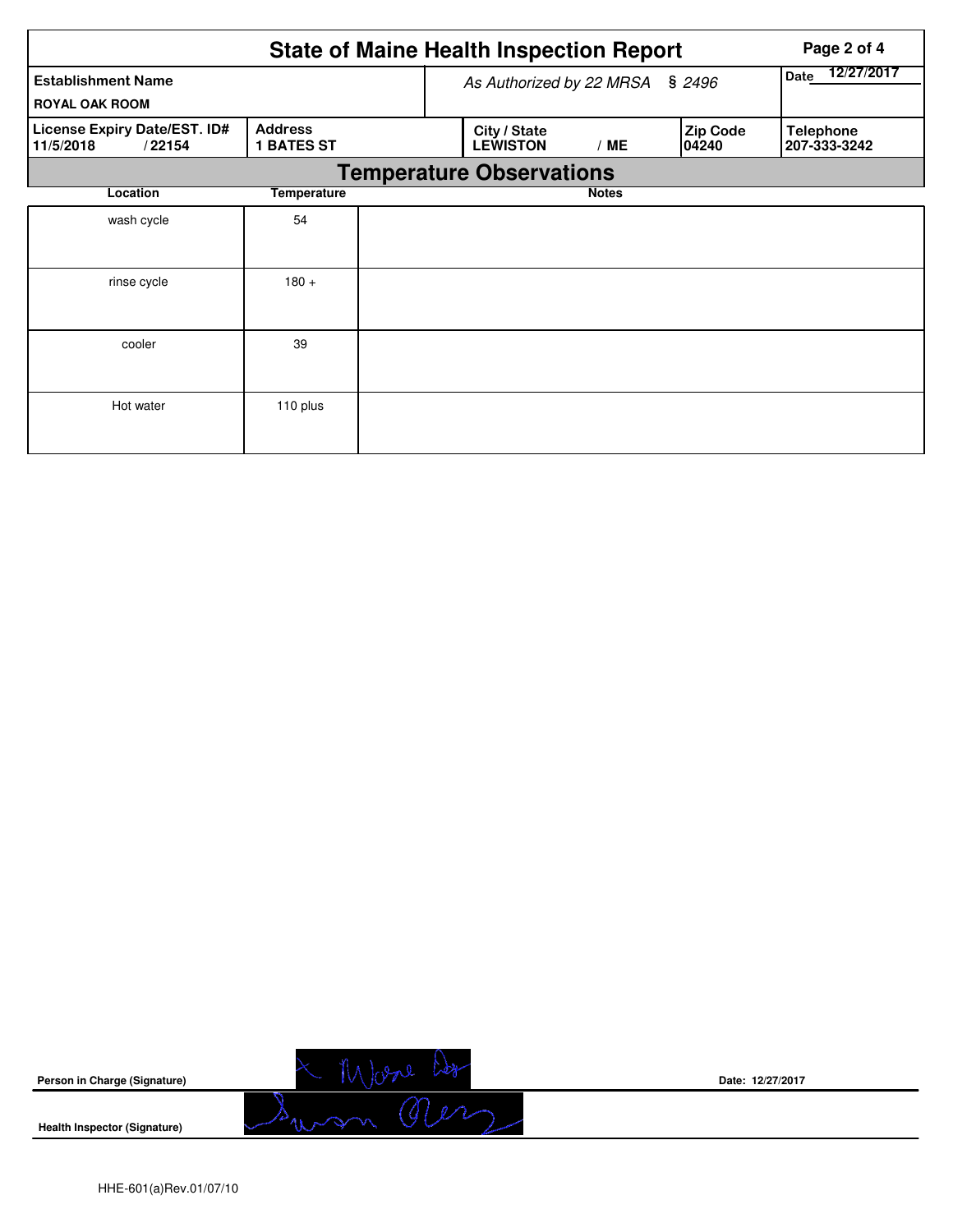|                                                                                                                                                    |                                     | Page 3 of 4<br>12/27/2017       |    |                          |  |  |  |  |  |
|----------------------------------------------------------------------------------------------------------------------------------------------------|-------------------------------------|---------------------------------|----|--------------------------|--|--|--|--|--|
| <b>Establishment Name</b><br><b>ROYAL OAK ROOM</b>                                                                                                 | Date                                |                                 |    |                          |  |  |  |  |  |
| License Expiry Date/EST. ID#<br>11/5/2018<br>/22154                                                                                                | <b>Address</b><br><b>1 BATES ST</b> | City / State<br><b>LEWISTON</b> | ME | <b>Zip Code</b><br>04240 |  |  |  |  |  |
| <b>Observations and Corrective Actions</b>                                                                                                         |                                     |                                 |    |                          |  |  |  |  |  |
| Violations cited in this report must be corrected within the time frames below, or as stated in sections<br>8-405.11 and 8-406.11 of the Food Code |                                     |                                 |    |                          |  |  |  |  |  |

45: 4-204.12: N: Equipment openings, closures and deflectors are improperly designed and constructed.

INSPECTOR NOTES: replace split door seal cooler



**Date: 12/27/2017**